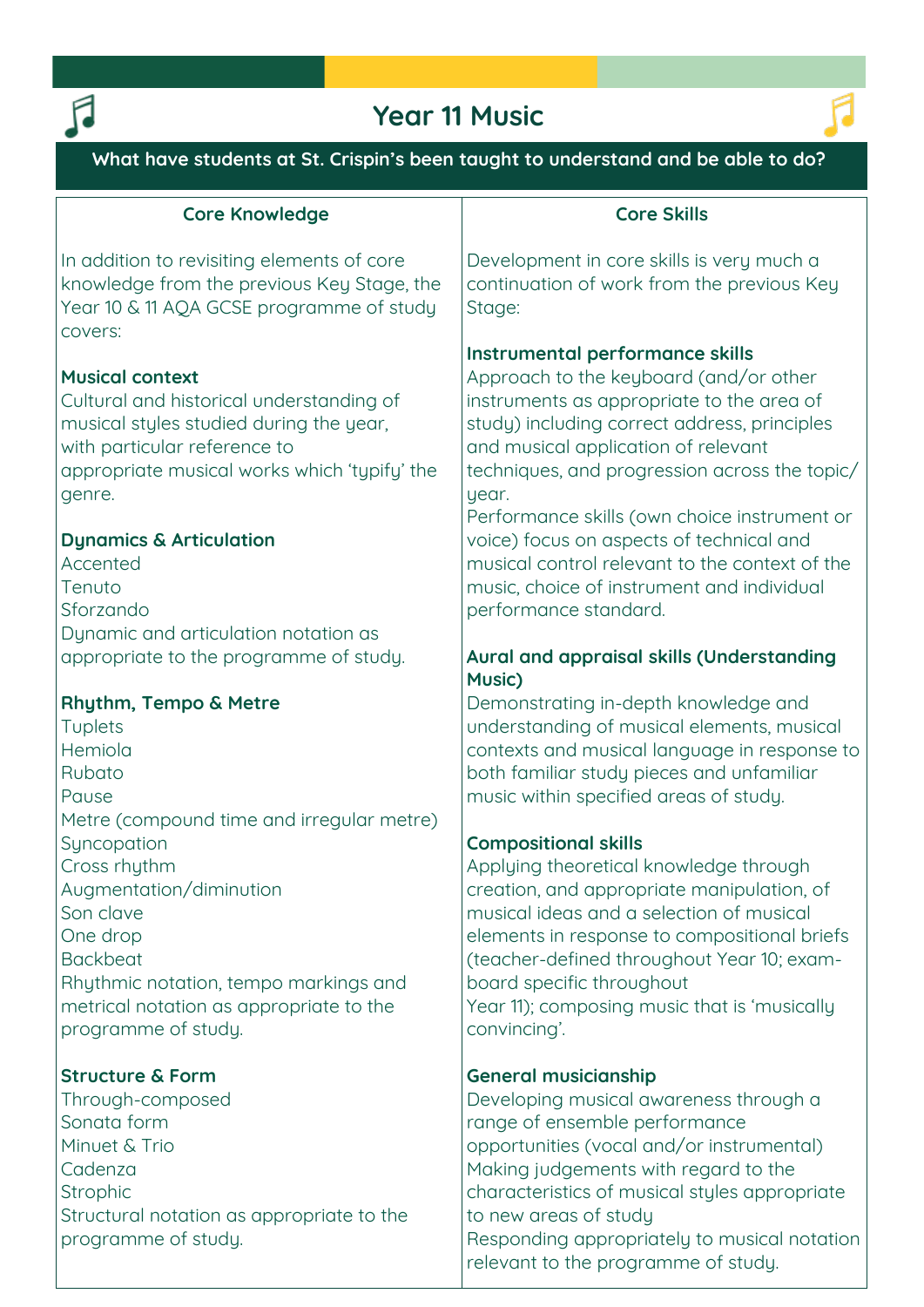

## **Year 11 Music continued**



## **What have students at St. Crispin's been taught to understand and be able to do?**

#### **Core Knowledge**

#### **Melody**

**Whole tone and chromatic scales Melodic movement: Conjunct, disjunct, scalic, arpeggiated, diatonic, chromatic Phrasing Ornamentation Anacrusis Word setting: Syllabic, melismatic Blue notes Scat Melodic notation as appropriate to the programme of study.**

#### **Instrumentation & Timbre/Sonority**

**Instrumental techniques (pizzicato, arco, con sordino, pitch bend, hammer-on, pull-off, falsetto, etc.) Recording techniques (ADT, vari-speeding, close-micing, etc.) Use of technology (distortion, echo/delay, reverb, feedback, etc.) Transposing instruments Choral forces Basso continuo Instrumental notation as appropriate to the programme of study.**

### **Texture**

**Countermelody Monophonic Homophonic A cappella Antiphonal Textural notation as appropriate to the programme of study.**

## **Harmony & Tonality**

**Cadences: Perfect, plagal, imperfect, interrupted Chord sequences.**